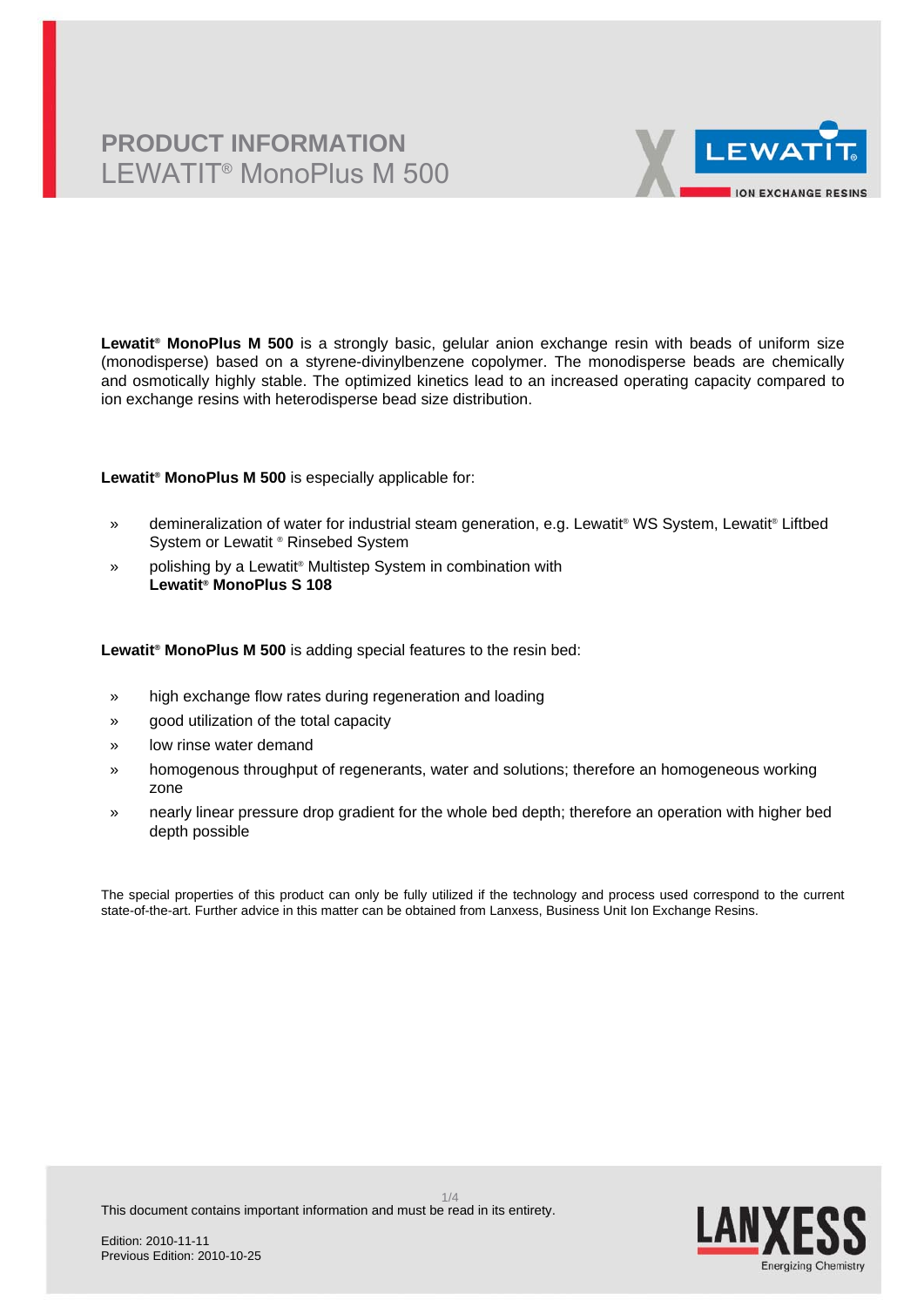# **PRODUCT INFORMATION** LEWATIT® MonoPlus M 500



## General Description

| lonic form as shipped | CĿ                       |
|-----------------------|--------------------------|
| Functional group      | quaternary amine, type I |
| Matrix                | crosslinked polystyrene  |
| Structure             | gel type beads           |
| Appearance            | yellow, translucent      |

## Physical and Chemical Properties

|                         |                         | metric units |                                  |
|-------------------------|-------------------------|--------------|----------------------------------|
| Uniformity Coefficient* |                         | max.         | 1.1                              |
| Mean bead size*         |                         | mm           | 0.62<br>0.05<br>(+/-             |
| <b>Bulk density</b>     | (+/- 5 %)               | g/           | 690                              |
| Density                 |                         | approx. g/ml | 1.08                             |
| Water retention         |                         | wt. %        | 48<br>55<br>$\blacksquare$       |
| Total capacity*         |                         | min. eq/l    | 1.3                              |
| Volume change           | $Cl^- \rightarrow OH^-$ | max. vol. %  | 20                               |
| Stability               | at pH-range             |              | $\Omega$<br>14<br>$\blacksquare$ |
| Storability             | of the product          | max. years   | $\overline{2}$                   |
| Storability             | temperature range       | °C           | $-20$<br>40                      |

\* Specification values subjected to continuous monitoring.

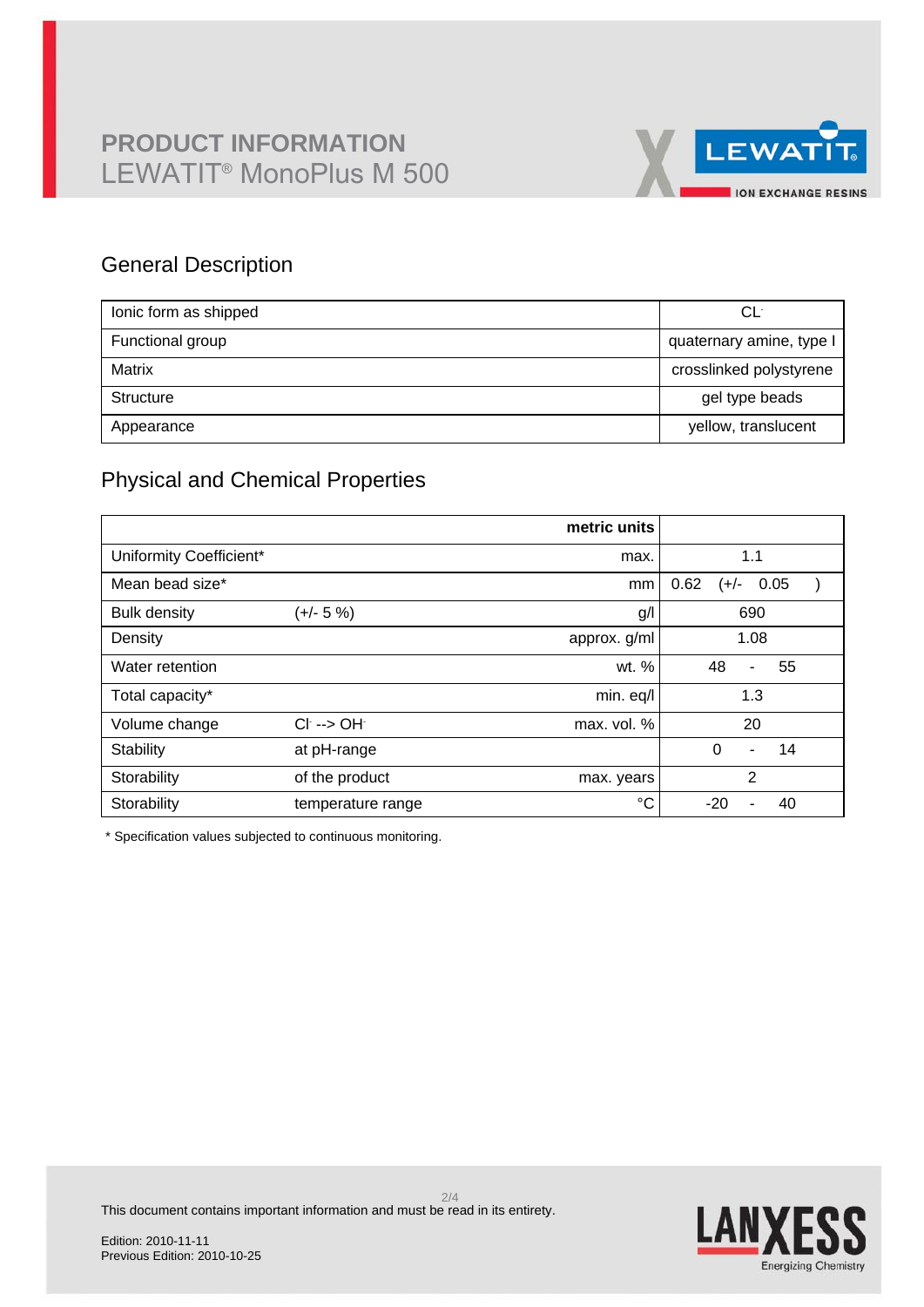## **PRODUCT INFORMATION** LEWATIT® MonoPlus M 500



### Recommended Operating Conditions\*

|                                 |                               | metric units                 |                                       |
|---------------------------------|-------------------------------|------------------------------|---------------------------------------|
| Operating temperature           |                               | max. °C                      | 70                                    |
| Operating pH-range              |                               |                              | $\mathbf 0$<br>12                     |
| Bed depth                       |                               | min. mm                      | 800                                   |
| Specific pressure drop          | (15 °C)                       | approx. kPa*h/m <sup>2</sup> | 1.0                                   |
| Pressure drop                   |                               | max. kPa                     | 200                                   |
| Linear velocity                 | operation                     | max. m/h                     | $60***$                               |
| Linear velocity                 | backwash (20 °C)              | approx. m/h                  | $\overline{7}$                        |
| Bed expansion                   | (20 °C, per m/h)              | approx. vol. %               | 11                                    |
| Freeboard                       | backwash<br>(extern / intern) | vol. $%$                     | 80<br>100                             |
| Regenerant                      |                               |                              | <b>NaOH</b>                           |
| Counter current<br>regeneration | level                         | approx. g/l                  | 50                                    |
| WS-System                       | concentration                 | approx. wt. %                | $\overline{2}$<br>4<br>$\overline{a}$ |
| Linear velocity                 | regeneration                  | approx. m/h                  | 5                                     |
| Linear velocity                 | rinsing                       | approx. m/h                  | 5                                     |
| Co current regeneration         | level                         | approx. g/l                  | 100                                   |
| Co current regeneration         | concentration                 | approx. wt. %                | 3<br>5<br>L,                          |
| Linear velocity                 | regeneration                  | approx. m/h                  | 5                                     |
| Linear velocity                 | rinsing                       | approx. m/h                  | 5                                     |
| Rinse water requirement         | slow / fast                   | approx. BV                   | 10                                    |

\* The recommended operating conditions refer to the use of the product under normal operating conditions. It is based on tests in pilot plants and data obtained from industrial applications. However, additional data are needed to calculate the resin volumes required for ion exchange units. These data are to be found in our Technical Information Sheets.

\*\*\* 100m/h for polishing



This document contains important information and must be read in its entirety.